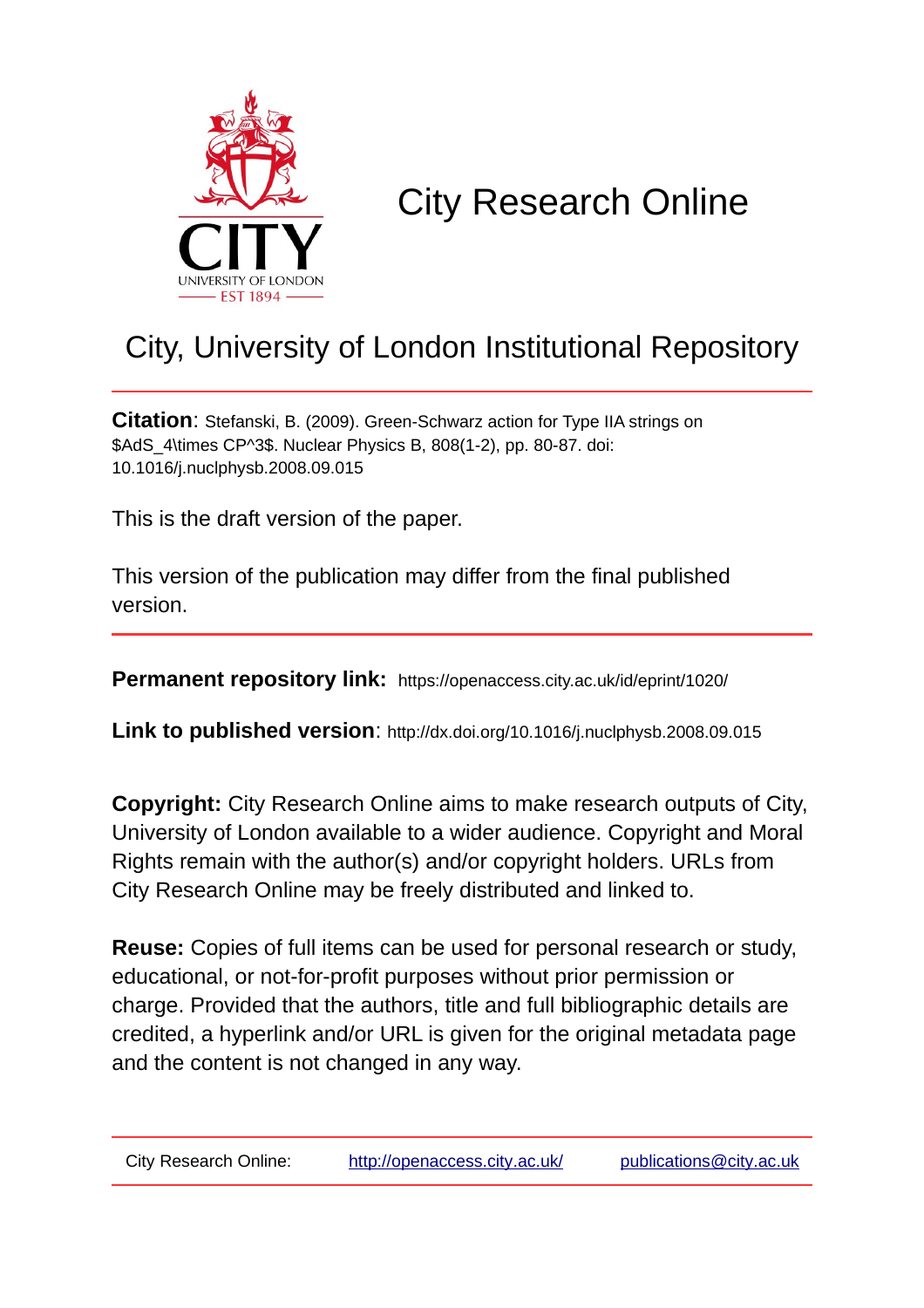## Green-Schwarz action for Type IIA strings on  $AdS_4 \times CP^3$

B. Stefański, jr.<sup>1,2</sup>

<sup>1</sup> Center for Theoretical Physics Laboratory for Nuclear Science, Massachusetts Institute of Technology Cambridge, MA 02139, USA

<sup>2</sup> Theoretical Physics Group, Blackett Laboratory, Imperial College, London SW7 2BZ, U.K.

#### Abstract

We present the Green-Schwarz action for Type IIA strings on  $AdS_4 \times CP^3$ . The action is based on a  $\mathbb{Z}_4$  automorphism of the coset  $OSp(4|6)/(SO(1,3) \times SU(3) \times U(1))$ . The equations of motion admit a representation in terms of a Lax connection, showing that the system is classically integrable.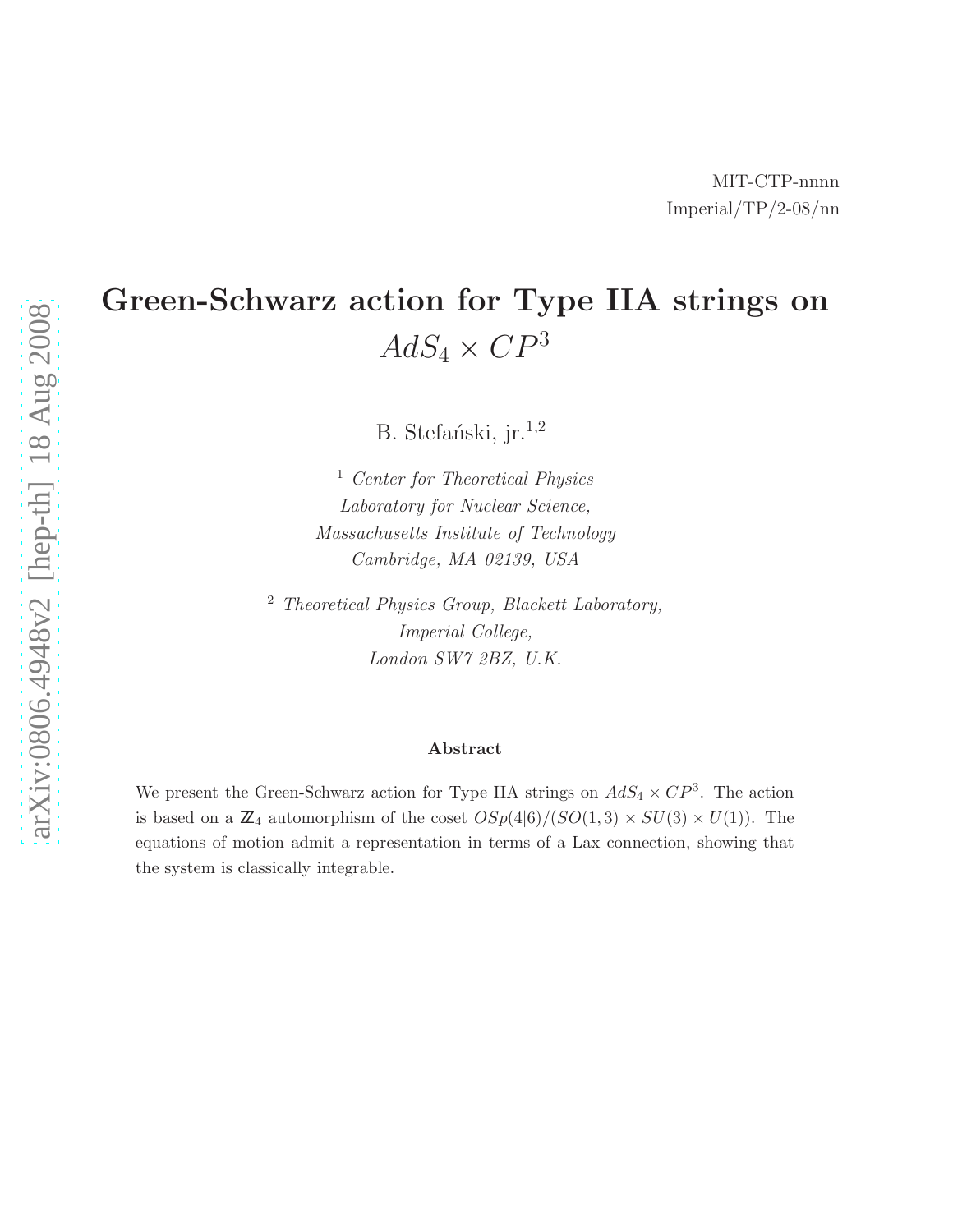### 1 Introduction

Following the papers of Bagger and Lambert [\[1\]](#page-10-0) (see also [\[2\]](#page-10-1)) there has been much interest in  $\mathcal{N} = 8$  d = 3 supersymmetric theories. <sup>[1](#page-2-0)</sup> Recently it has been suggested that certain  $\mathcal{N} = 6$  $D = 2+1$   $U(N) \times U(N)$  Chern-Simons theories at level k with matter have a dual description as M-theory on  $AdS_4 \times S^7/\mathbb{Z}_k$  [\[4\]](#page-10-2). We may view the  $S^7$  as a Hopf fibration with the radius of  $CP^3$ proportional to Nk and the radius of the Hopf circle proportional to  $N^{1/6}k^{-5/6}$ . The authors of  $[4]$  then identify a limit of the N-k parameter space in which the M-theory is described by a weakly coupled string theory on a  $AdS_4 \times CP^3$  background

<span id="page-2-1"></span>
$$
ds_{\rm Str}^2 = \frac{R^3}{k} \left(\frac{1}{4} ds_{AdS_4}^2 + ds_{CP^3}^2\right),\tag{1.1}
$$

together with a four-form RR flux on  $AdS_4$  and a two-form RR flux on  $\mathbb{CP}^1 \subset \mathbb{CP}^3$ . In this note we propose a GS action for type IIA string theory [\(1.1\)](#page-2-1). We follow the approach developed in a series of papers in the study of GS actions in Minkowski and  $AdS_5 \times S^5$  spacetimes [\[5\]](#page-10-3). This approach has proven to be particularly useful in the studies of integrability of string theory; indeed we are able to construct a Lax connection for this action in analogy with the results of [\[6\]](#page-10-4). In section 2 we present an explicit realisation of the  $\mathbb{Z}_4$  automorphism and in section 3 we present the action, discuss  $\kappa$ -symmetry for the model and construct the Lax pair for it; conclusions are presented in section 4.

### 2 A  $\mathbb{Z}_4$  automorphism

The GS action presented in this paper will be based on the super-coset

<span id="page-2-2"></span>
$$
\frac{OSp(4|6)}{SO(1,3)\times SU(3)\times U(1)}\tag{2.1}
$$

The Lie super-algebra can be represented by a super-matrix M written in block-matrix form

$$
M = \begin{pmatrix} A & B \\ C & D \end{pmatrix},\tag{2.2}
$$

where A is  $4 \times 4$ , B is  $4 \times 6$  C is  $6 \times 4$  and D is  $6 \times 6$ . In order to belong to the super-algebra  $OSp(4|6)$  we require that M satisfies

$$
\Omega M + M^t \Omega = 0, \qquad (2.3)
$$

<span id="page-2-0"></span><sup>&</sup>lt;sup>1</sup>Earlier work on such theories with less supersymmetry can be found in [\[3\]](#page-10-5) and references therein.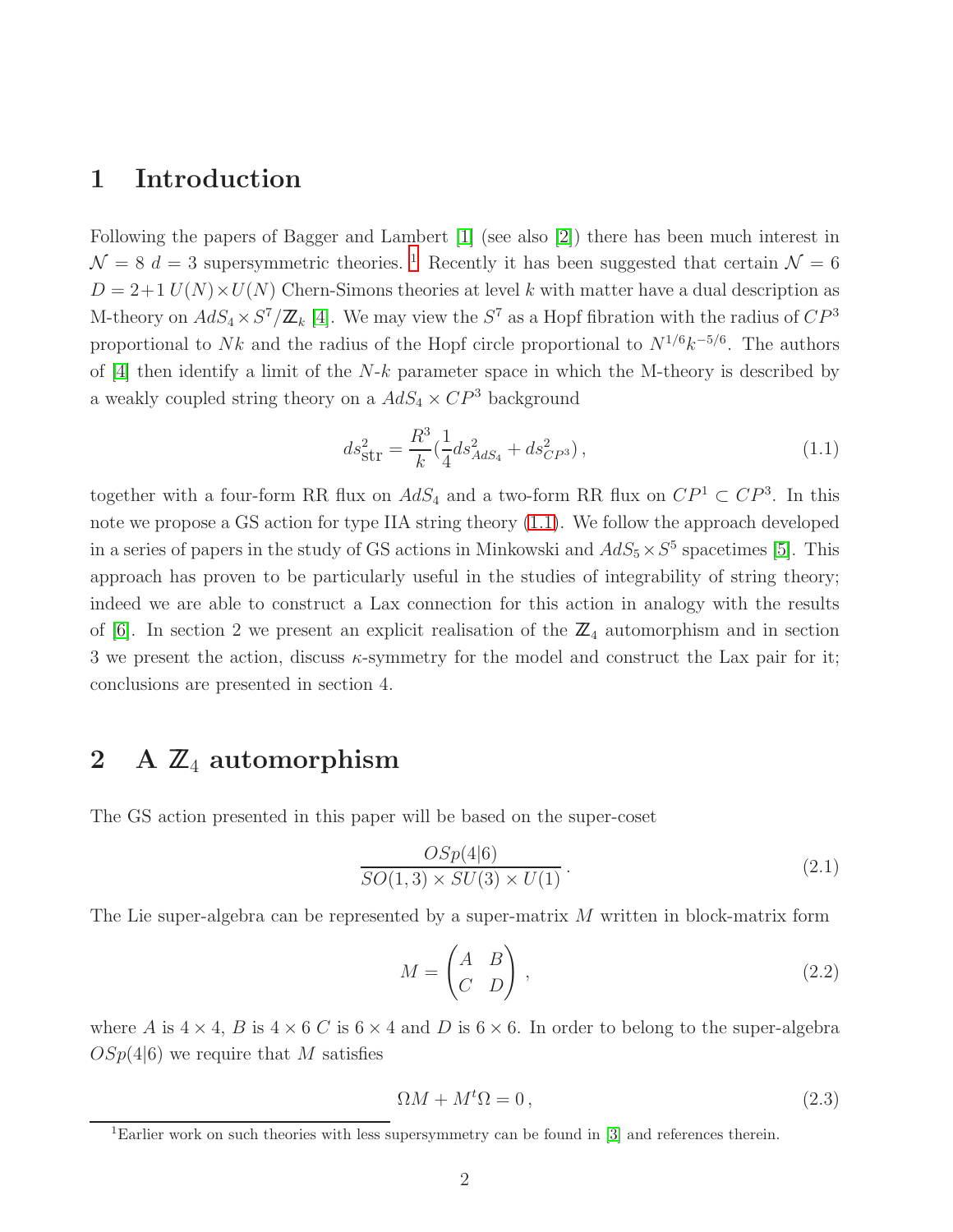where the supertranspose of  $M$  is given by

$$
M^t = \begin{pmatrix} A^t & C^t \\ -B^t & D^t \end{pmatrix},\tag{2.4}
$$

while the fixed matrix  $\Omega$  is

$$
\Omega = \begin{pmatrix} \omega & 0 \\ 0 & 1 \end{pmatrix}, \tag{2.5}
$$

and

$$
\omega = \begin{pmatrix} 0 & 1 & 0 & 0 \\ -1 & 0 & 0 & 0 \\ 0 & 0 & 0 & 1 \\ 0 & 0 & -1 & 0 \end{pmatrix} . \tag{2.6}
$$

In terms of the block matrices this reduces to

<span id="page-3-0"></span>
$$
At \omega + \omega A = 0, \qquad D + Dt = 0, \qquad C = Bt \omega.
$$
 (2.7)

In particular A is a  $Sp(4)$  matrix, D is a  $SO(6)$  matrix. We also require the reality condition

<span id="page-3-1"></span>
$$
M^{\dagger} = -\begin{pmatrix} C^{-1} & 0 \\ 0 & 1 \end{pmatrix} M \begin{pmatrix} C & 0 \\ 0 & 1 \end{pmatrix}, \qquad (2.8)
$$

with C defined in appendix [A.](#page-8-0) The bosonic sub-algebra of M then generates  $Sp(2, R) \times SO(6) \sim$  $SO(2,3) \times SU(4)$  (see appendix [A](#page-8-0) for more detail).

Next we define the following automorphism

$$
G(M) \equiv g^{-1}Mg \equiv \begin{pmatrix} K & 0 \\ 0 & -iL \end{pmatrix} M \begin{pmatrix} K & 0 \\ 0 & iL \end{pmatrix} = \begin{pmatrix} KAK & iKBL \\ -iLCK & LDL \end{pmatrix}, \quad (2.9)
$$

where

$$
K = \begin{pmatrix} 1_2 & 0 \\ 0 & -1_2 \end{pmatrix},\tag{2.10}
$$

and

$$
L = \begin{pmatrix} 0 & i & 0 & 0 & 0 & 0 \\ -i & 0 & 0 & 0 & 0 & 0 \\ 0 & 0 & 0 & i & 0 & 0 \\ 0 & 0 & -i & 0 & 0 & 0 \\ 0 & 0 & 0 & 0 & 0 & i \\ 0 & 0 & 0 & 0 & -i & 0 \end{pmatrix} .
$$
 (2.11)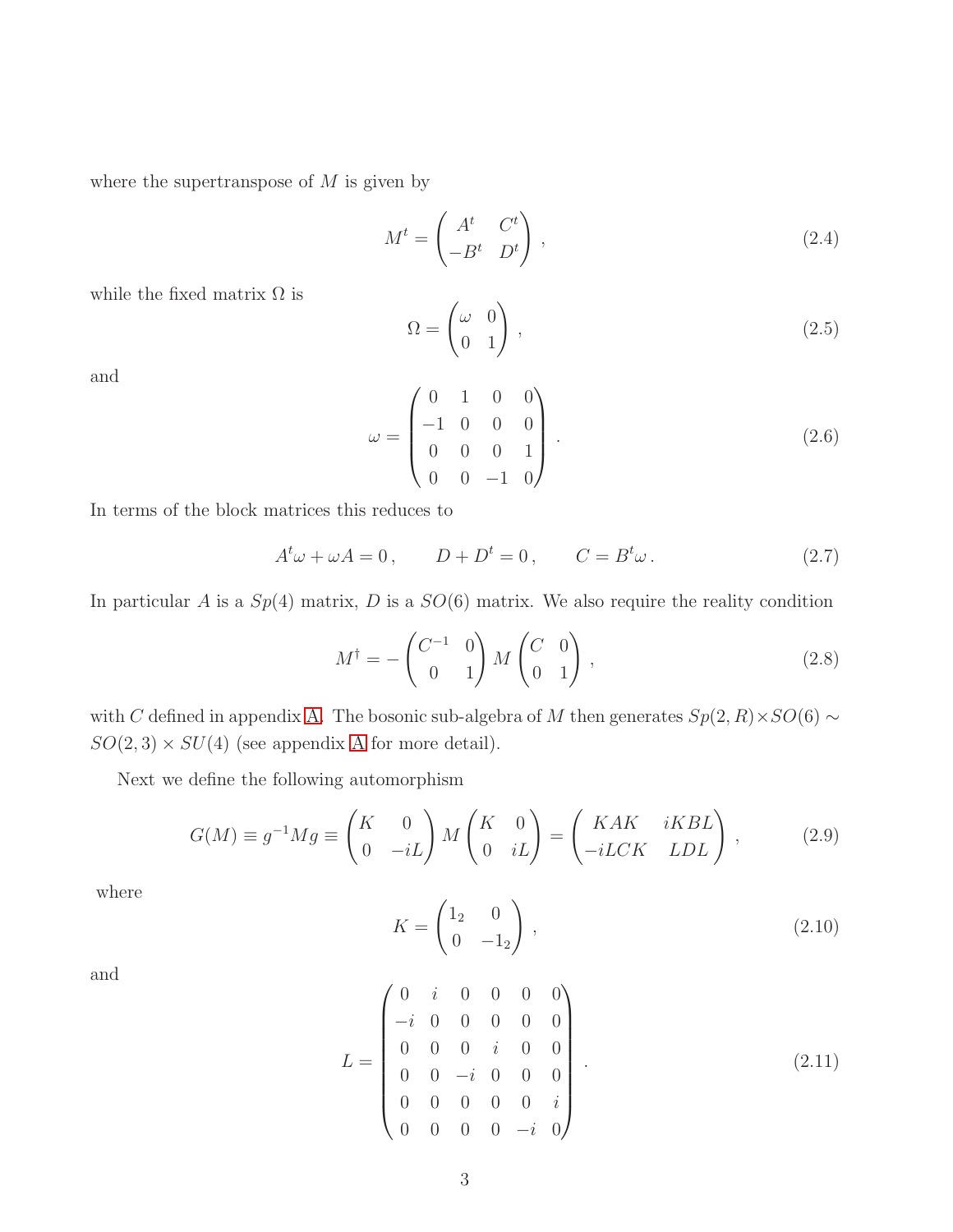It is easy to see that  $G(M) \in OSp(4|6)$  since

$$
K\omega = \omega K
$$
,  $K^t = K$ ,  $L^t = -L$ ,  $K^2 = 1_4$ ,  $L^2 = 1_6$ , (2.12)

and so me may verify equation [\(2.7\)](#page-3-0) explicitly

$$
(KAK)^{t}\omega + \omega KAK = K(A^{t}\omega + \omega A)K = 0, \qquad (2.13)
$$

$$
(LDL)^{t} + LDL = L(D^{t} + D)L = 0, \qquad (2.14)
$$

$$
(iKBL)^{t}\omega = -iLB^{t}\omega K = -iLCK.
$$
 (2.15)

It is also easy to show that

$$
G^{2}(M) = \begin{pmatrix} A & -B \\ -C & D \end{pmatrix}.
$$
 (2.16)

which shows that G generates a  $\mathbb{Z}_4$  action on  $OSp(4|6)$ . Since  $G(M) = g^{-1}Mg$  this is an automorphism of the Lie superalgebra, in other words

$$
[G(M_1), G(M_2)] = G([M_1, M_2]). \qquad (2.17)
$$

Notice also that while  $iL \in SO(6)$ ,  $K \notin Sp(4)$ , and so  $g \notin OSp(4|6)$ ; as a result G is an outer automorphism. [A](#page-8-0)s shown in appendix A the sub-algebra left invariant by G is  $SO(1,3) \times$  $SU(3) \times U(1)$ .

## 3 GS action for Type IIA string theory on  $AdS_4 \times CP^3$

In this section we construct the spacetime supersymmetric action for Type IIA string theory on  $AdS_4 \times CP^3$ . We first present the form of the action then discuss  $\kappa$ -symmetry and finally show that the action is supersymmetric.

#### 3.1 The action

Let us briefly recall the construction of the GS action on a super-coset  $G/H$ . We require that: (i) H be bosonic and, (ii) G admit a  $\mathbb{Z}_4$  automorphism that leaves H invariant, acts by  $-1$  on the remaining bosonic part of  $G/H$ , and by  $\pm i$  on the fermionic part of  $G/H$ . The currents  $j_{\alpha} = g^{\dagger} \partial_{\alpha} g$  can then be decomposed as

$$
j_{\alpha} = j_{\alpha}^{(0)} + j_{\alpha}^{(1)} + j_{\alpha}^{(2)} + j_{\alpha}^{(3)},
$$
\n(3.1)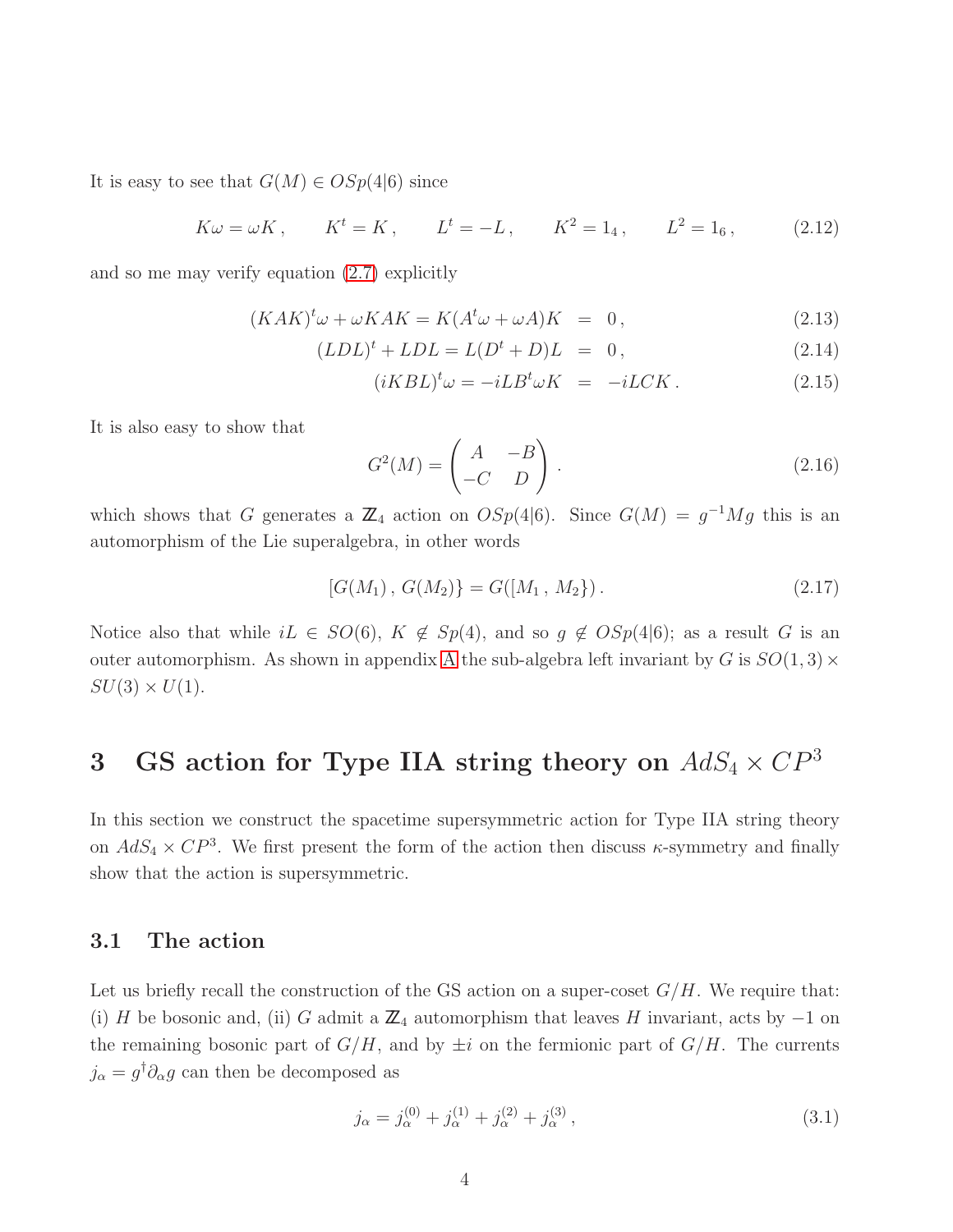where  $j^{(k)}$  has eigenvalue  $i^k$  under the  $\mathbb{Z}_4$  automorphism. The +1 eigenspace is

$$
M^{(0)} = \left\{ \begin{pmatrix} A^{(0)} & 0 \\ 0 & D^{(0)} \end{pmatrix} | A^{(0)} = KA^{(0)}K, D^{(0)} = LD^{(0)}L \right\},
$$
\n(3.2)

where  $A^{(0)} = KA^{(0)}K$  implies

$$
A^{(0)} = \begin{pmatrix} a_1 & a_2 \\ a_3 & -a_1 \end{pmatrix} \oplus \begin{pmatrix} a_4 & a_5 \\ a_6 & -a_4 \end{pmatrix} \sim SO(1,3), \tag{3.3}
$$

where  $A^{(0)}$  satisfies the reality condition [\(2.8\)](#page-3-1) and hence spans  $SO(1,3)$  as shown in appendix A. Similarly we may describe the solutions of  $D = LDL$  in terms of linear combination of anti-symmetric matrices  $(M^{ij})_{kl} = \delta_{ik}\delta_{jl} - \delta_{il}\delta_{jk}$ . We find the condition  $D = LDL$  implies

<span id="page-5-1"></span>
$$
D^{(0)} = \{M^{12}, M^{34}, M^{56}, M_{15} \mp iM_{16} \pm iM_{25} + M_{26},
$$
  

$$
M_{35} \mp iM_{36} \pm iM_{45} + M_{46}, M_{13} \pm iM_{14} \mp iM_{23} + M_{24}\} = SU(3) \times U(1) . (3.4)
$$

The explicit form of the −1 eigenspace is

$$
M^{(2)} = \left\{ \begin{pmatrix} A^{(2)} & 0 \\ 0 & D^{(2)} \end{pmatrix} | A^{(2)} = -KA^{(2)}K, D^{(2)} = -LD^{(2)}L \right\},
$$
(3.5)

where

$$
A^{(2)} = \sum_{\mu=0}^{3} a_{\mu}^{(2)} \gamma^{\mu 5}, \qquad D^{(2)} = \sum_{\mu=4}^{9} d_{\mu}^{(2)} S^{\mu}, \qquad (3.6)
$$

with the  $\gamma^{\mu 4}$  and  $S^{\mu}$  defined in Appendix A

In terms of the  $\mathbb{Z}_4$ -graded currents the GS action can be written as

<span id="page-5-0"></span>
$$
\mathcal{L}_{\text{GS}} = \int d^2 \sigma \sqrt{-g} g^{\alpha \beta} \text{Str}(j_{\alpha}^{(2)} j_{\beta}^{(2)}) + \epsilon^{\alpha \beta} \text{Str}(j_{\alpha}^{(1)} j_{\beta}^{(3)}) \,. \tag{3.7}
$$

When restricted to bosonic fields (by setting  $j^{(1)}$  and  $j^{(3)} = 0$ ) the above action reduces to the sigma model on  $Sp(4)/SO(1,3) \times SO(6)/SU(3) \times U(1)$ , in other words to  $AdS_4 \times CP^3$ . By construction this action has 24 supersymmetries, and has local  $\kappa$  symmetry. We take this as strong evidence that this action describes Type IIA string theory on the background [\(1.1\)](#page-2-1).

#### 3.2  $\kappa$ -symmetry

Actions of the form [\(3.7\)](#page-5-0) constructed over cosets with a  $\mathbb{Z}_4$  automorphism typically have  $\kappa$ symmetry. The fermions in this theory live in the  $4 \times 6$  of the  $Sp(4) \times SO(6)$  and so naively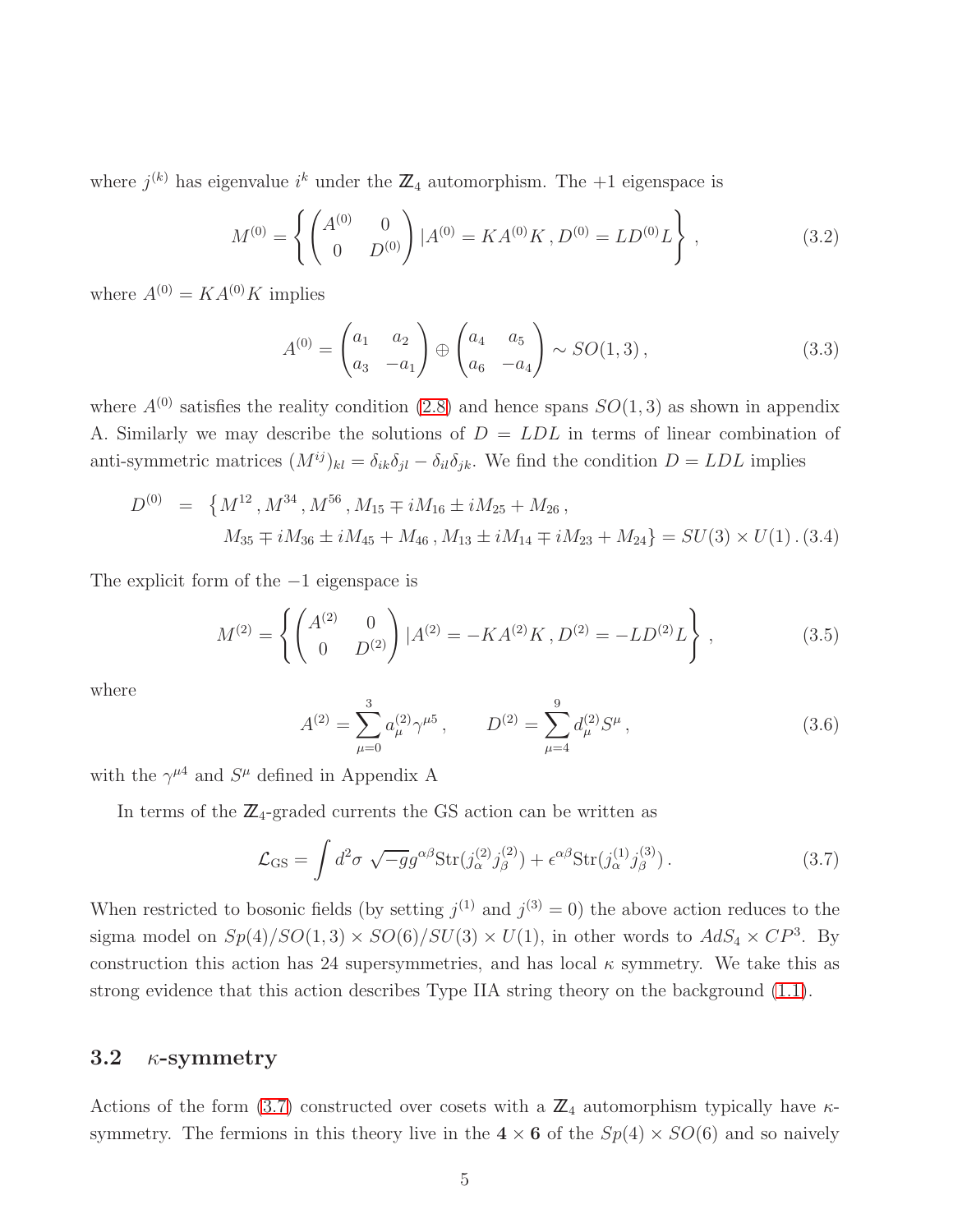there are 24 real fermionic fields. In flat space and in  $AdS_n \times S^n$   $\kappa$  symmetry can be used to gauge away half of them. In other, less conventional, models it has been recently shown that  $\kappa$  symmetry is trivial on-shell and cannot be used to gauge away any fermionic degrees of freedom [\[8\]](#page-10-6). In the present model  $\kappa$  symmetry will allow us to remove 8 real fermionic degrees of freedom - leaving us with 16 physical fermions - the required number for Type IIA string theory on  $AdS_4 \times CP^3$ . In order to see that  $\kappa$  symmetry can indeed be used to gauge away  $1/3$ of the fermions we consider for simplicity the superparticle. <sup>[2](#page-6-0)</sup> In this case the action is simply

<span id="page-6-2"></span>
$$
\int d\tau \, e(2) \, f_{\tau}^{(2)} \, f_{\tau}^{(2)} \, , \tag{3.8}
$$

where *e* is the worldline metric. Picking the coset representatives as

<span id="page-6-1"></span>
$$
g = g_{\text{ferm}} \ g_{\text{bos}} \,, \tag{3.9}
$$

where  $g_{\text{ferm}}(g_{\text{bos}})$  is the exponential of a purely fermionic (bosonic) Lie-algebra element, it is a simple exercise (see Appendix [B\)](#page-9-0) to expand the above action to quadratic order in fermions. One finds that the two-fermion term is of the form

<span id="page-6-3"></span>
$$
\mathcal{L}_{2 \text{ ferm}} = \int d\tau e K^{ai, bj} \theta_{ai} \partial_{\tau} \theta_{bj} = \int d\tau e \sum_{\mu=0,...,3} p_{\mu} \gamma_{ac}^{\mu 4} \omega^{cb} \theta_{ai} \partial_{\tau} \theta_{bi} + \sum_{\mu=4,...9} p_{\mu} S_{ij}^{\mu} \omega^{ab} \theta_{ai} \partial_{\tau} \theta_{bj},
$$
\n(3.10)

where  $\mu = 0, \ldots, 3$  and  $\mu = 4, \ldots, 9$  is the spacetime  $AdS_4$  and  $CP^3$  index with  $p_{\mu}$  the spacetime momentum;  $a, b, c = 1, ..., 4$  and  $i, j = 1, ..., 6$  are  $Sp(2)$  and  $SO(6)$  indices;  $\theta_{ai}$  are the 24 real fermionic fields in the coset  $(2.1)$ . The on-shell condition comes from the variation of e in the above action and is simply

<span id="page-6-4"></span>
$$
Str(j_{\tau}^{(2)} j_{\tau}^{(2)}) = \eta^{\mu\nu} p_{\mu} p_{\nu} = 0.
$$
 (3.11)

We shown in appendix [B](#page-9-0) that on-shell  $K_{ai, bj}$  has rank 16. This indicates that  $\kappa$ -symmetry of the action can be used to gauge away 8 real fermions leaving us with 16 physical fermions.

<span id="page-6-0"></span><sup>&</sup>lt;sup>2</sup>We defer a more detailed analysis of  $\kappa$ -symmetry and gauge fixing to a forthcoming paper [\[10\]](#page-10-7).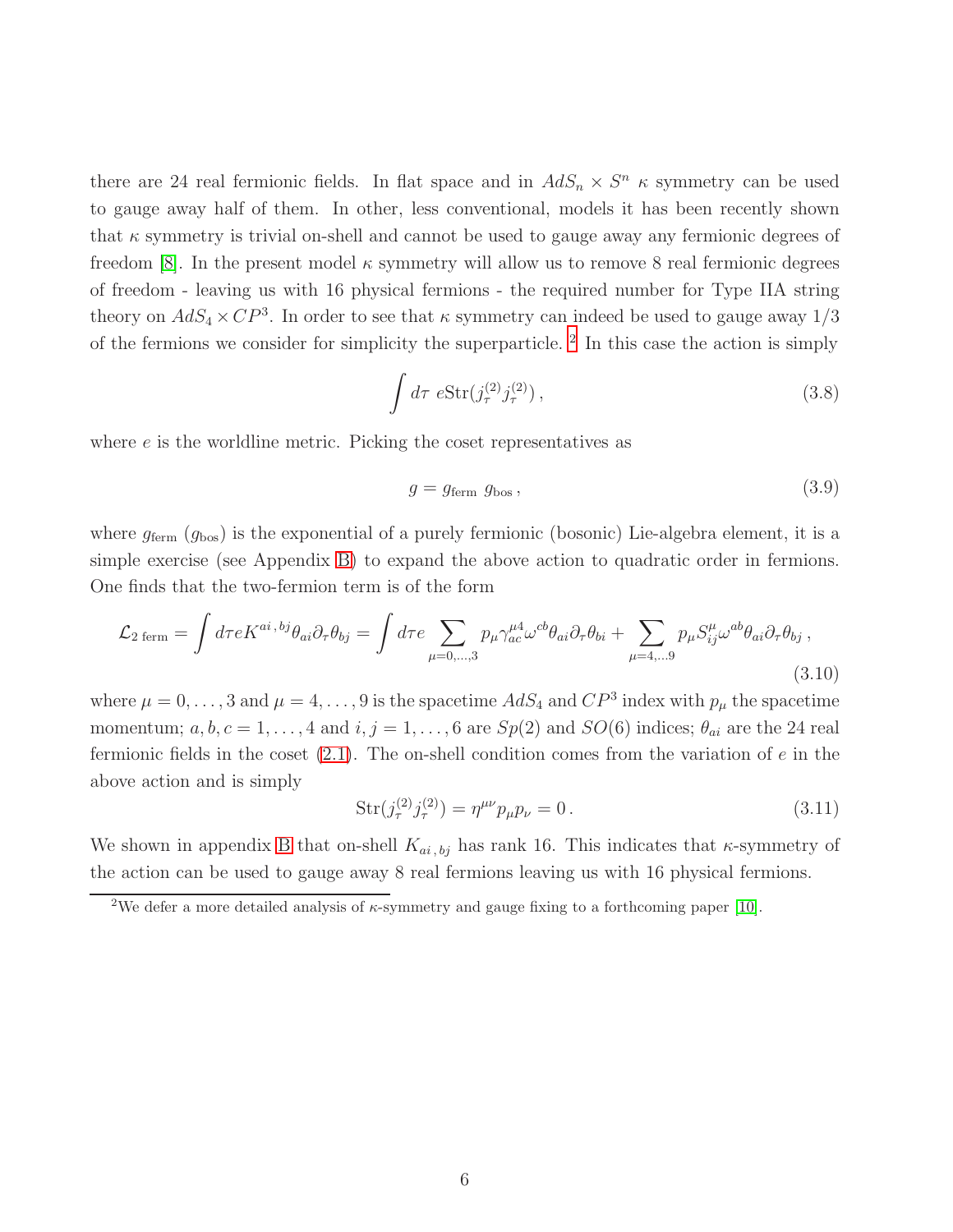#### 3.3 Integrability

The equations of motion that follow from  $(3.7)$  $(3.7)$  $(3.7)$  are <sup>3</sup>

$$
0 = \partial_{\alpha}(\sqrt{-g}g^{\alpha\beta}j_{\beta}^{(2)}) - \sqrt{-g}g^{\alpha\beta}\left[j_{\alpha}^{(0)}, j_{\beta}^{(2)}\right] + \frac{1}{2}\epsilon^{\alpha\beta}\left(\left[j_{\alpha}^{(1)}, j_{\beta}^{(1)}\right] - \left[j_{\alpha}^{(3)}, j_{\beta}^{(3)}\right]\right), \quad (3.12)
$$

$$
0 = \left(\sqrt{-g}g^{\alpha\beta} + \epsilon^{\alpha\beta}\right)\left[j^{(3)}_{\alpha}, j^{(2)}_{\beta}\right],\tag{3.13}
$$

$$
0 = \left(\sqrt{-g}g^{\alpha\beta} - \epsilon^{\alpha\beta}\right)\left[j^{(1)}_{\alpha}, j^{(2)}_{\beta}\right]. \tag{3.14}
$$

As is by now well known these equations follow from the zero curvature condition of a Lax connection [\[6\]](#page-10-4) (we follow the notation of [\[7\]](#page-10-8))

$$
\partial_{\alpha}\mathcal{L}_{\beta} - \partial_{\beta}\mathcal{L}_{\alpha} - [\mathcal{L}_{\alpha}, \mathcal{L}_{\beta}] = 0, \qquad (3.15)
$$

where

$$
\mathcal{L}_{\alpha} = l_0 j_{\alpha}^{(0)} + l_1 j_{\alpha}^{(1)} + l_2 \gamma_{\alpha\beta} \epsilon^{\beta \rho} j_{\rho}^{(2)} + l_3 (j_{\alpha}^{(1)} + j_{\alpha}^{(3)}) + l_4 (j_{\alpha}^{(1)} - j_{\alpha}^{(3)}) \,. \tag{3.16}
$$

The parameters  $l_i$  are constants which depend on the spectral parameter  $\lambda$  and are

$$
l_0 = 1
$$
,  $l_1 = \frac{1 + \lambda^2}{1 - \lambda^2}$ ,  $l_2 = \frac{2\lambda}{1 - \lambda^2}$ ,  $l_3 = \pm \frac{1}{\sqrt{1 - \lambda^2}}$ ,  $l_4 = \pm \frac{\lambda}{\sqrt{1 - \lambda^2}}$ . (3.17)

An infinite tower of local commuting charges may then be constructed using the monodromy matrix of the above Lax connection in the standard fashion.

## 4 Conclusions

In this paper we have constructed the Green-Schwarz action for Type IIA string theory on  $AdS_4 \times CP^3$ . This construction relies on the presence of a  $\mathbb{Z}_4$  automorphism for the coset [\(2.1\)](#page-2-2). We have argued that the action has an unconventional form of  $\kappa$ -symmetry which can be used to gauge-fix 1/3 of the fermionic fields. We have also shown that the model is classically integrable. Since the construction is purely algebraic it may also be used to construct the GS action for the background  $AdS_2 \times CP^1$ , in this case the coset being  $OSp(2|3)/(SO(2) \times U(1))$ . We expect that it should be possible to construct the corresponding Berkovits string for this background as well; which presumably will also be integrable. It would be interesting to see the precise form of the ghost sector of that theory. Given the classical integrability of this string theory and the

<span id="page-7-0"></span><sup>3</sup>Note that since we are discussing classical integrability, the result of [\[6\]](#page-10-4) is completely general for all actions of the form [\(3.7\)](#page-5-0) and does not depend on the specifics of the coset under investigation. This is reflected in the equations presented in this sub-section.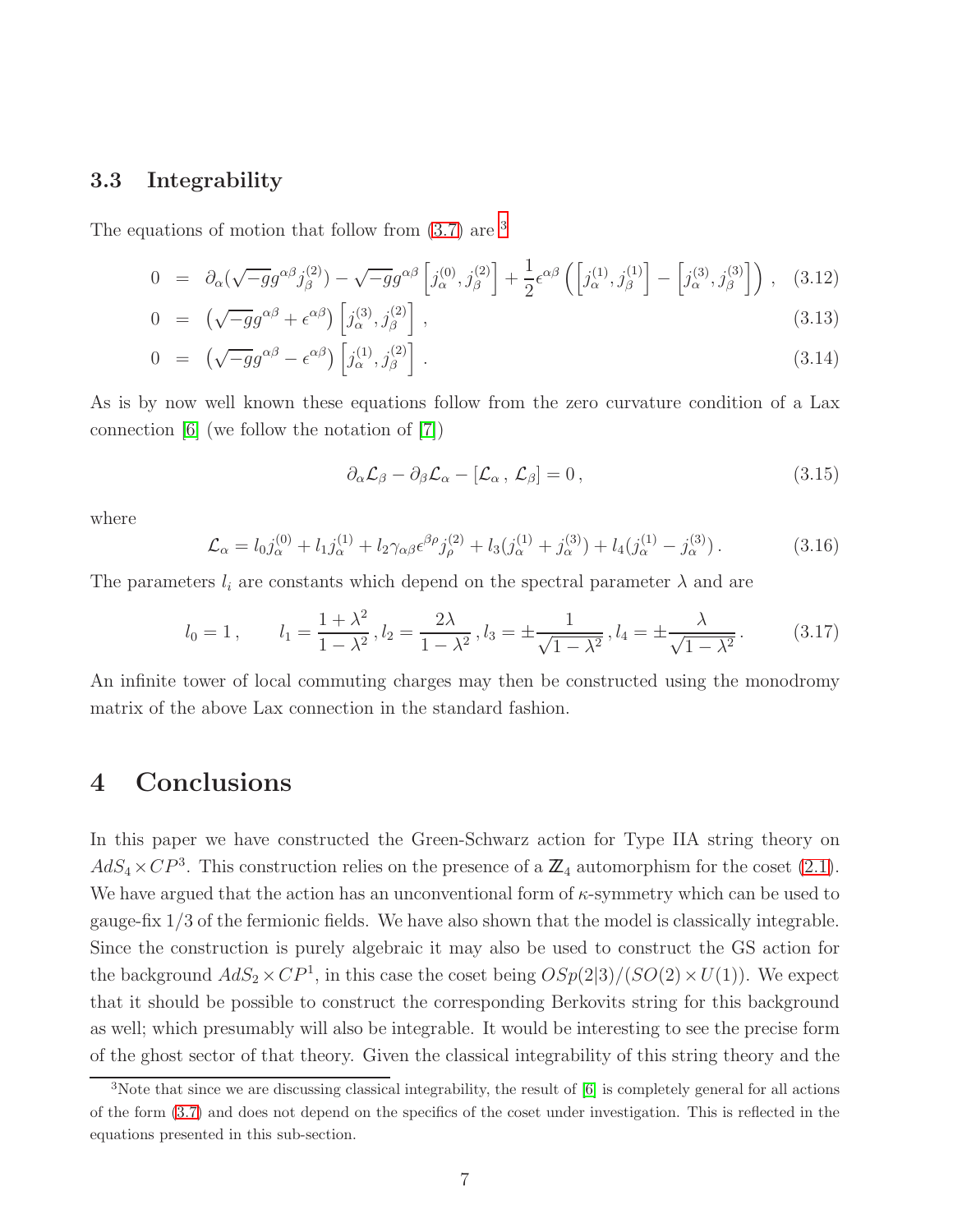proposed [\[4\]](#page-10-2) dual descriptions in terms of three-dimensional Chern-Simons theories coupled to matter it seems likely that these dualities may be investigated within the framework developed over the last few years in the study of  $AdS_5 \times S^5$  -  $\mathcal{N}=4$  Super-Yang Mills duality [\[9\]](#page-10-9); indeed progress in this direction has already begun to appear [\[11\]](#page-10-10).

## Acknowledgements

I am grateful to Arkady Tseytlin and Chris Hull for a critical reading of the manuscript. I would also like to thanks John McGreevy for many Bagger-Lambert sessions and Alessandro Torrielli for numerous discussions on integrability. This research is funded by EPSRC and MCOIF.

## <span id="page-8-0"></span>A Matrix representations of  $Sp(2)$  and  $SO(6)$

## A.1 The  $Sp(2, R) \sim SO(2, 3)$  algebra

Using  $4 \times 4$ -dimensional  $\gamma$  matrices we may construct the  $SO(2,3)$  Lie lie algebra. Indeed define

$$
\gamma^0 = \begin{pmatrix} 0 & i1_2 \\ i1_2 & 0 \end{pmatrix}, \qquad \gamma^1 = \begin{pmatrix} 0 & i\sigma^1 \\ -i\sigma^1 & 0 \end{pmatrix}, \gamma^2 = \begin{pmatrix} 0 & i\sigma^2 \\ -i\sigma^2 & 0 \end{pmatrix}, \qquad \gamma^3 = \begin{pmatrix} 0 & i\sigma^3 \\ -i\sigma^3 & 0 \end{pmatrix},
$$
\n(A.1)

and  $\gamma^4 = \gamma^0 \gamma^1 \gamma^2 \gamma^3$ . These satisfy the anti-commutation relations

$$
\{\gamma^{\alpha}, \gamma^{\beta}\} = 2\eta^{\alpha\beta}, \qquad \alpha, \beta = 0, \dots, 4
$$
 (A.2)

where  $\eta^{\alpha\beta} = \text{diag}(-1, 1, 1, 1, -1)$ . We may pick the charge conjugation matrix to be  $C = \gamma^0 \gamma^4$ ; the  $\gamma$  matrices then satisfy

$$
\gamma^{\alpha \dagger} = C^{-1} \gamma^{\alpha} C. \tag{A.3}
$$

The Lie algebra  $SO(2,3)$  is generated by

$$
\gamma^{\alpha\beta} = \frac{1}{2} \left( \gamma^{\alpha} \gamma^{\beta} - \gamma^{\beta} \gamma^{\alpha} \right) , \qquad (A.4)
$$

with the  $\gamma^{\alpha\beta}$  satisfying the reality condition

$$
\gamma^{\alpha\beta\dagger} = -C^{-1}\gamma^{\alpha}C. \tag{A.5}
$$

It is easy to check that the  $\gamma^{\alpha\beta}$  satisfy the symplectic condition

$$
\gamma^{\alpha\beta t}\omega + \omega\gamma^{\alpha\beta} = 0, \qquad (A.6)
$$

showing that  $SO(2,3) \sim Sp(2, R)$ . We may also easily show that G the  $\mathbb{Z}_4$  automorphism defined in section 2 acts as  $+1$  on the  $SO(1,3)$  subgroup generated by  $\gamma^{\alpha\beta}$  with  $\alpha, \beta = 1, \ldots, 4$ .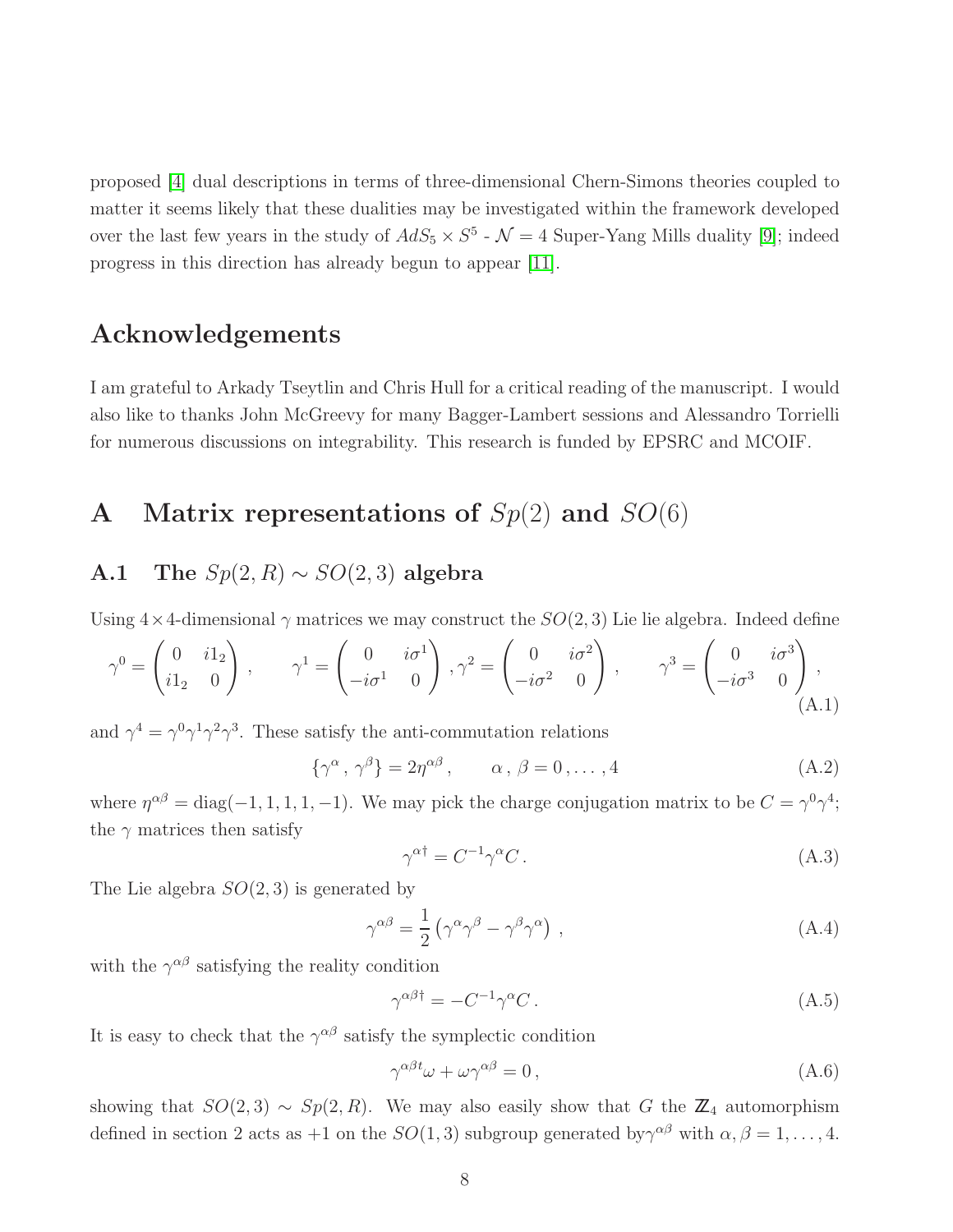### A.2 The  $S0(6) \sim SU(4)$  Lie algebra

The Lie algebra  $SO(6)$  contains an  $SU(3) \times U(1)$  subalgebra (see equation [\(3.4\)](#page-5-1)). We label the remaining 6 generators as  $S^{\mu}$ ,  $\mu = 4, \ldots, 9$ . A convenient parametrisation of these is given by

$$
S4 = M14 + M23, S5 = M24 - M13, S6 = M16 - M25,S7 = M26 - M15, S8 = M36 - M45, S9 = M46 - M35.
$$
 (A.7)

## <span id="page-9-0"></span>B Fermionic quadratic terms

If we pick the group element g as in equation  $(3.9)$ , then the superparticle action  $(3.8)$  to quadratic order in fermionic fields is

$$
\mathcal{L}_{2 \text{ ferm}} = \int d\tau e \operatorname{Str}(g_{\text{bos}} j_{\text{bos}}^{(2)} g_{\text{bos}}^{-1} \Theta^t \partial_\tau \Theta) , \qquad (B.1)
$$

where the 24 real fermions  $\theta_{ai}$  are grouped into an  $OSp(2|6)$  matrix

$$
\Theta = \begin{pmatrix} 0 & \theta_{ai} \\ (\theta^t \omega)_{jb} & 0 \end{pmatrix},
$$
 (B.2)

and  $g_{\text{ferm}} = \exp(\Theta)$ . Explicitly  $\mathcal{L}_{2 \text{ ferm}}$  is given in equation [\(3.10\)](#page-6-3) where

$$
p_{\mu} = \text{Str}(g_{\text{bos}} j_{\text{bos}}^{(2)} g_{\text{bos}}^{-1} \Gamma^{\mu}) / \text{Str}(\Gamma^{\mu} \Gamma^{\mu})
$$
(B.3)

where

$$
\Gamma^{\mu} = \gamma^{\mu 4} \otimes 1 \,, \ \ \mu = 0 \,, \dots \,, 3 \qquad \Gamma^{\mu} = \omega \otimes S^{\mu} \,, \ \ \mu = 4 \,, \dots \,, 9 \,. \tag{B.4}
$$

For generic on-shell momenta  $p_{\mu}$  (*i.e.* those that satisfy equation [\(3.11\)](#page-6-4)) the matrix  $K_{ai, bj}$  may be brought into the form

$$
p_0 \gamma_{ac}^{04} \omega^{cb} \otimes \delta_{ij} + p_5 \omega^{ac} \otimes S_{ij}^5 \sim \begin{pmatrix} p_1 & 0 & 0 \\ 0 & p_5 & -p_1 \\ 0 & p_1 & -p_5 \end{pmatrix}^{\oplus 8},
$$
 (B.5)

by a global  $Sp(2) \times SO(6)$  rotation. Since the on-shell condition reduces to  $p_5 = \pm p_0$ , we see that for generic momenta  $K_{ai, bj}$  has rank 16.